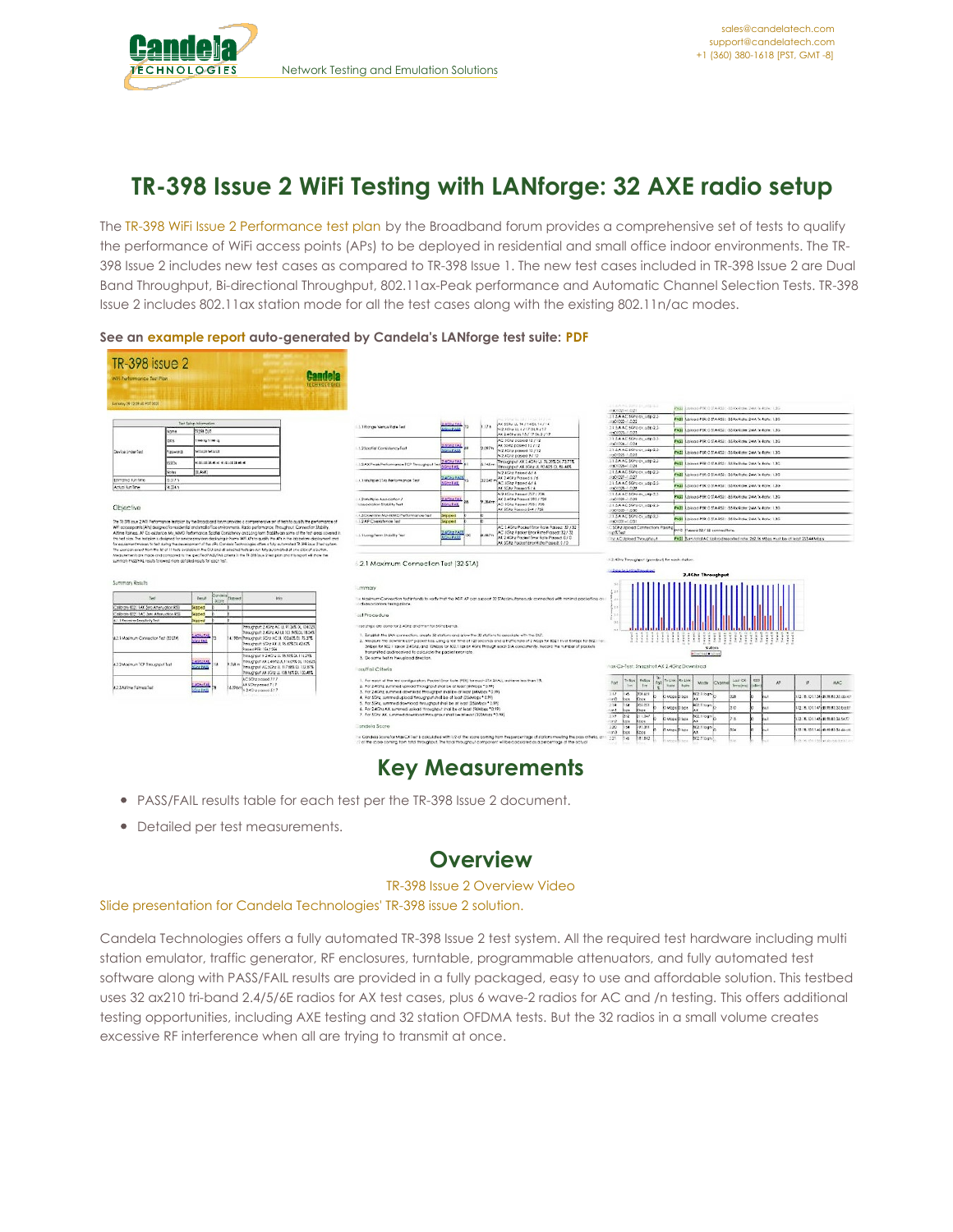### TR-398 Issue2 + 32 6E Radios: Full Testbed Wiring Diagram





The test setup, testbed components and environment are all created as per the requirements in Section 5 of the TR-398 Issue 2 test plan document. Some of the components may be different than pictured depending on the options purchased. Please ask your sales representative for details.



The LANforge GUI provides integrated configuration and automation control for all the components of the testbed including the station emulators, traffic generator, attenuators, and turntables. The entire set of TR-398 Issue 2 tests, or optionally a subset of these tests, can be run with a single push of a button. An HTML and PDF report can be generated with a second button click when the test completes.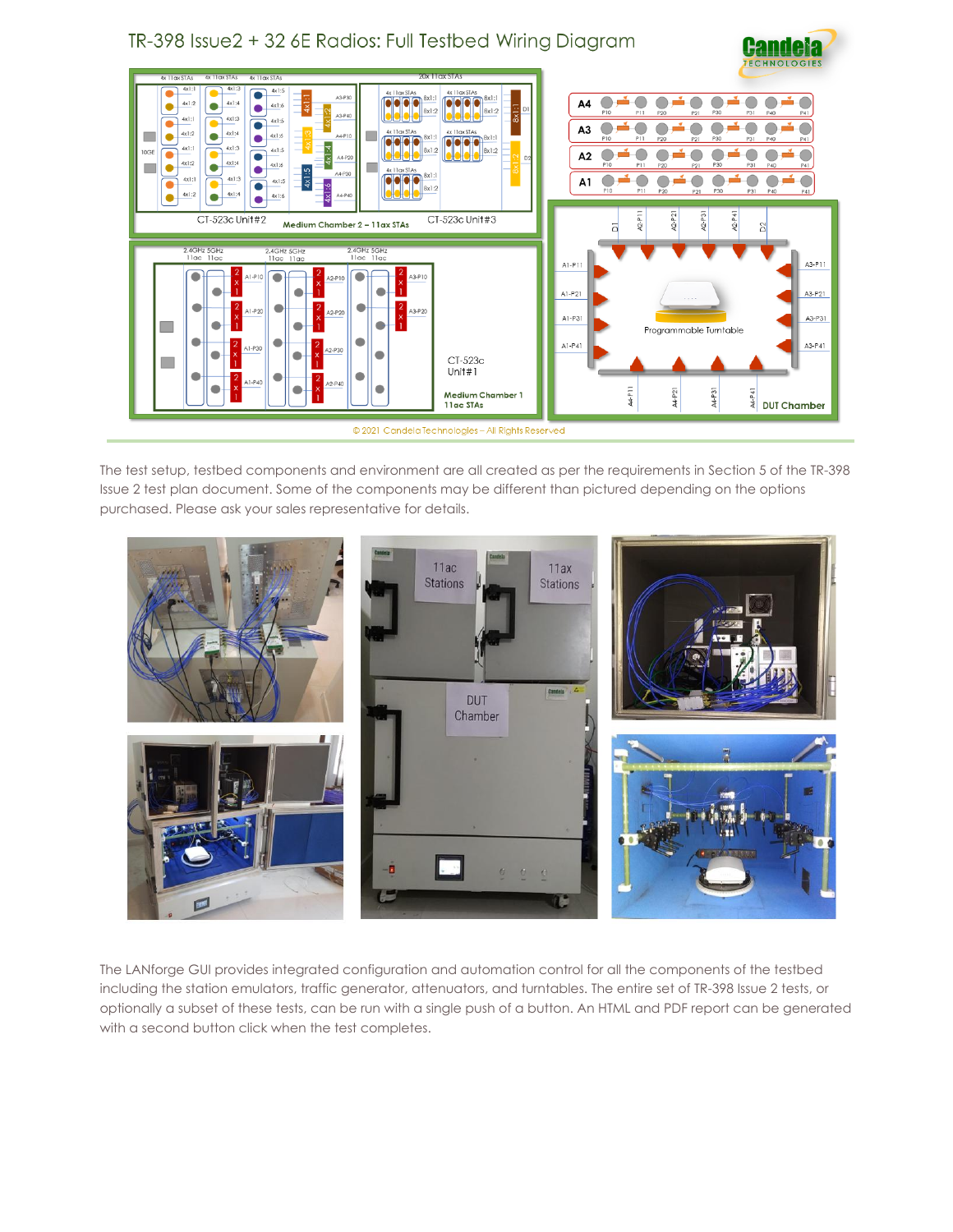|                               | TR-398v2 Automated Test (cv-inst-1)                                                      |                          |                                |                 |
|-------------------------------|------------------------------------------------------------------------------------------|--------------------------|--------------------------------|-----------------|
| Per-Test Config 1<br>Settings | Per-Test Config 2<br>Advanced Configuration<br>Report Configuration<br>802.11AC Settings |                          | 802.11AX Settings              |                 |
|                               |                                                                                          |                          |                                |                 |
| Selected DUT 5G:              | RUCKUS-R750AP RuckusAP 8c:7a:15:19:6c:2c (2)                                             | $\overline{\phantom{a}}$ | <b>Upstream Port:</b>          | $1.1.1$ eth $1$ |
| Selected DUT 2G:              | RUCKUS-R750AP RuckusAP 8c:7a:15:19:6c:28 (1)                                             | ۰                        | Turn-Table-Chamber:            | DUT-Chamber     |
| 2.4Ghz 2m RSSI                | $-26$                                                                                    | ۰                        | 5Ghz 2m RSSI                   | $-30$           |
| Extra Download Path-loss      | 0(0)                                                                                     | $\overline{\phantom{a}}$ |                                |                 |
| Skip 2.4Ghz Tests             | Skip 5Ghz Tests                                                                          |                          | Skip N/AC Tests                | Skip AX Tes     |
| TR-398v2 tests to run:        | Estimated Test Duration: 48 m                                                            |                          |                                |                 |
| Calibrate 802.11AX Att        | Calibrate 802.11AC Attenuators                                                           |                          |                                |                 |
| 6.1.1 Receiver Sensitivity    | 6.2.5 Bi-Directional Throughput                                                          |                          | 6.4.2 Multiple Assoc Stability |                 |
| 6.2.1 Maximum Connec          | 6.3.1 Range Versus Rate                                                                  |                          | 6.4.3 Downlink MU-MIMO         |                 |
| 6.2.2 Maximum Throug          | 6.3.2 Spatial Consistency                                                                |                          | 6.5.1 Long Term Stability      |                 |
| 6.2.3 Airtime Fairness        | 6.3.3 AX Peak Performance                                                                |                          | 6.5.2 AP Coexistence           |                 |
| 6.2.4 Dual-Band Throu         | 6.4.1 Multiple STAs Performance                                                          |                          |                                |                 |
|                               |                                                                                          |                          |                                |                 |

#### **Includes these Building Blocks**

- **Hardware**
	- LANforge Multi station Emulation and Traffic Generation Hardware minimum 6 wave-2 radios (3x 2.4GHz, 3x 5GHz NICs), 32-11ax radios, 6-eth ports (optional 10gE Ports).
	- CT820a-Medium RF Chambers.
	- CT840a or CT850a Large RF Chamber with Programmable Turntable.
	- CT704b or CT714 4 Port Programmable Attenuators.
	- o RF Splitters/Combiners.
	- Directional Antennas (optional).
	- RF Cables.
- **•** Software
	- TR-398 Issue 2 Automation Software
	- Normal LANforge WiFi testing features are included at no additional charge.

#### **Key Tests from TR-398 Issue 2 Document**

- 6.1 RF capability
	- 6.1.1 Receiver Sensitivity Test
- 6.2 Baseline performance
	- 6.2.1 Maximum Connection Test
	- 6.2.2 Maximum Throughput Test
	- 6.2.3 Airtime Fairness Test
	- 6.2.4 Dual-band Throughput Test
	- 6.2.5 Bidirectional Throughput Test
- 6.3 Coverage
	- 6.3.1 Range Versus Rate Test
	- 6.3.2 Spatial Consistency Test
	- 6.3.3 802.11ax Peak Performance Test
- 6.4 Multiple Stations Performance